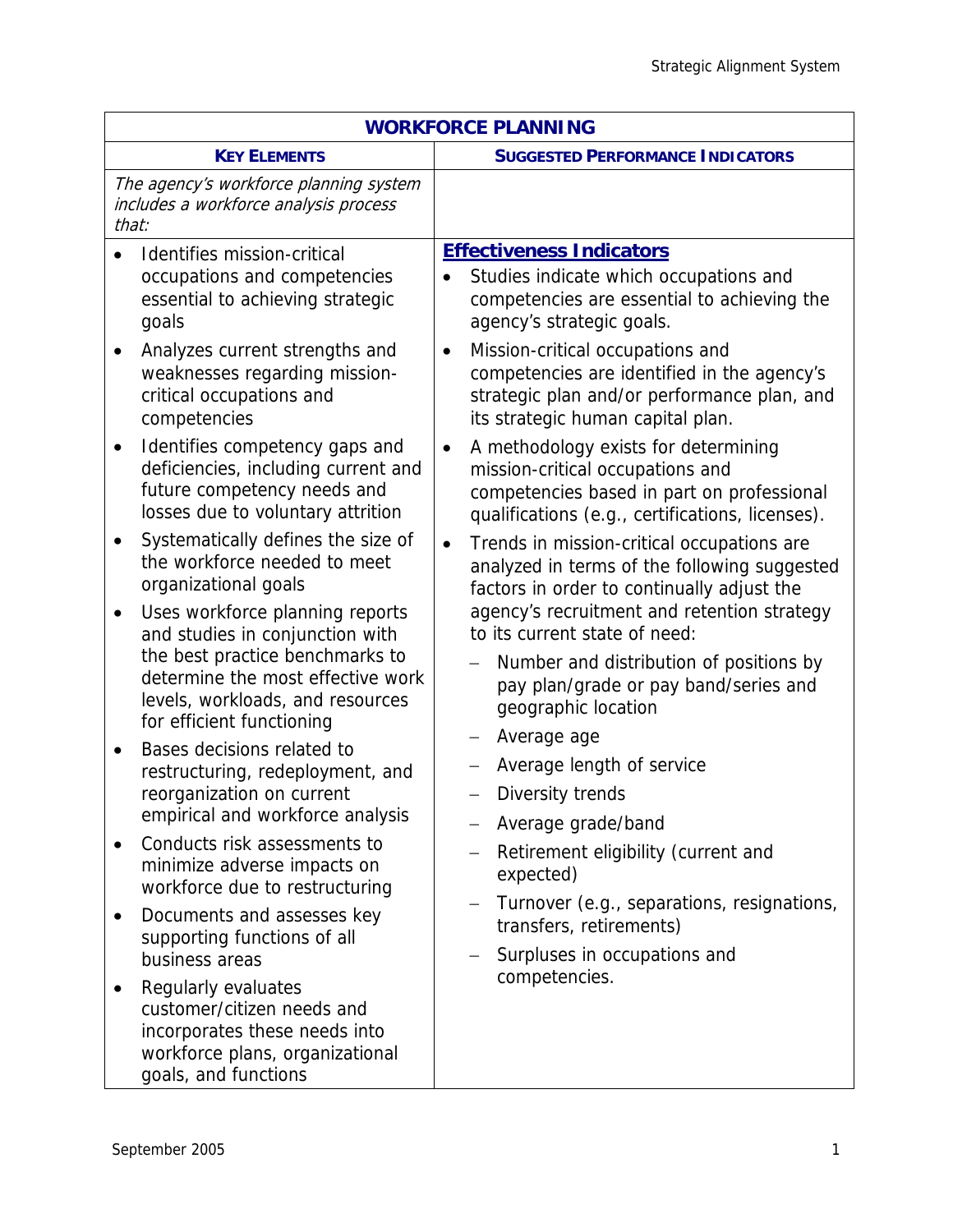|                                                                                          | <b>WORKFORCE PLANNING</b>                                                                                                                                                                                                                                                             |
|------------------------------------------------------------------------------------------|---------------------------------------------------------------------------------------------------------------------------------------------------------------------------------------------------------------------------------------------------------------------------------------|
| <b>KEY ELEMENTS</b>                                                                      | <b>SUGGESTED PERFORMANCE INDICATORS</b>                                                                                                                                                                                                                                               |
| The agency's workforce planning system<br>includes a workforce analysis process<br>that: |                                                                                                                                                                                                                                                                                       |
|                                                                                          | Competency and/or staffing models have<br>been developed and there is analysis of gaps<br>between the current and desired<br>competencies for mission-critical<br>occupations.                                                                                                        |
|                                                                                          | Documentation indicates workforce analysis<br>٠<br>occurs on a periodic basis and is used to<br>drive human capital policy and decisions.                                                                                                                                             |
|                                                                                          | The agency uses a documented, systematic<br>$\bullet$<br>strategic workforce planning process that<br>addresses the following issues:                                                                                                                                                 |
|                                                                                          | The link to the agency's strategic plan<br>and the strategic human capital plan                                                                                                                                                                                                       |
|                                                                                          | The link to the agency's annual<br>performance/business plan                                                                                                                                                                                                                          |
|                                                                                          | Work activities required to carry out the<br>$\overline{\phantom{m}}$<br>goals and objectives of the strategic plan<br>(long term) and performance plan (short<br>term)                                                                                                               |
|                                                                                          | How to structure the organization (e.g.,<br>determine what must be done for<br>continuance of Government operations,<br>determine necessary layers, streamline<br>functions, consolidate organizational<br>elements) and its work processes/<br>workflow to carry out work activities |
|                                                                                          | How to continually update the process to<br>reflect mission changes, technology<br>advances (e.g., e-Government), funding<br>levels, competitive sourcing, and other<br>change drivers                                                                                                |
|                                                                                          | Analysis and assessment of the current<br>workforce (e.g., skills, demographics,<br>attrition) to meet long-term and short-<br>term goals and objectives                                                                                                                              |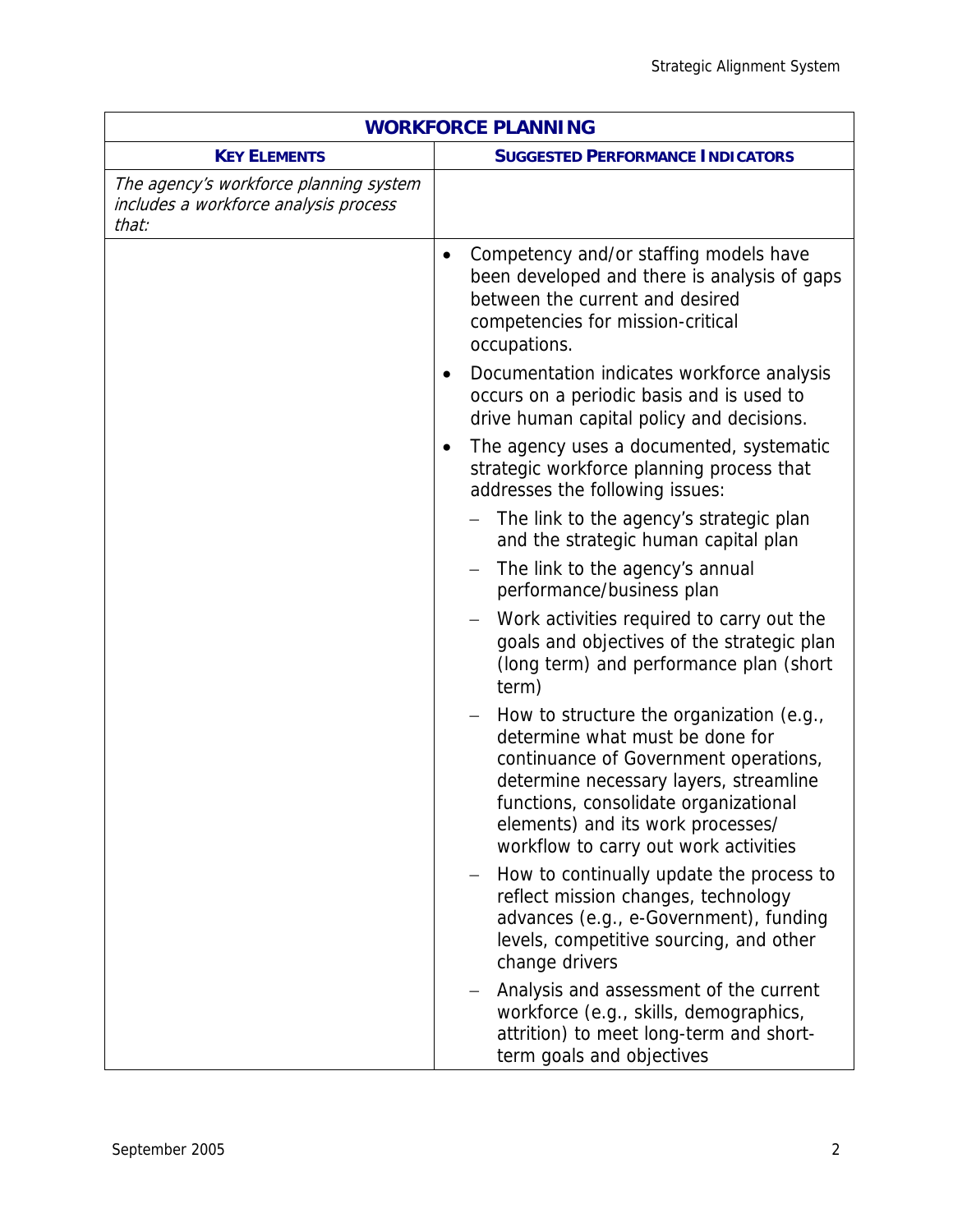| <b>WORKFORCE PLANNING</b>                                                                |                                                                                                                                                                                                                                                          |
|------------------------------------------------------------------------------------------|----------------------------------------------------------------------------------------------------------------------------------------------------------------------------------------------------------------------------------------------------------|
| <b>KEY ELEMENTS</b>                                                                      | <b>SUGGESTED PERFORMANCE INDICATORS</b>                                                                                                                                                                                                                  |
| The agency's workforce planning system<br>includes a workforce analysis process<br>that: |                                                                                                                                                                                                                                                          |
|                                                                                          | Workforce analysis including indicators<br>such as size and distribution of workforce<br>(including Senior Executive Service (SES))<br>by grade, series, geographic locations,<br>types of positions occupied, pay plan,<br>veteran representation, etc. |
|                                                                                          | How to develop current employees,<br>recruit to fill long-term and short-term<br>goals, and provide for continuity of<br>leadership through succession to key<br>positions                                                                               |
|                                                                                          | - How to minimize the adverse impact on<br>the workforce in restructuring the<br>organization and its work processes.                                                                                                                                    |
|                                                                                          | The agency uses multi-faceted techniques to<br>close competency gaps within the<br>organization (e.g., strategic recruitment,<br>mid-career hiring, training).                                                                                           |
|                                                                                          | The agency conducts regular assessment of<br>٠<br>its need for, and deployment of, executive<br>resources.                                                                                                                                               |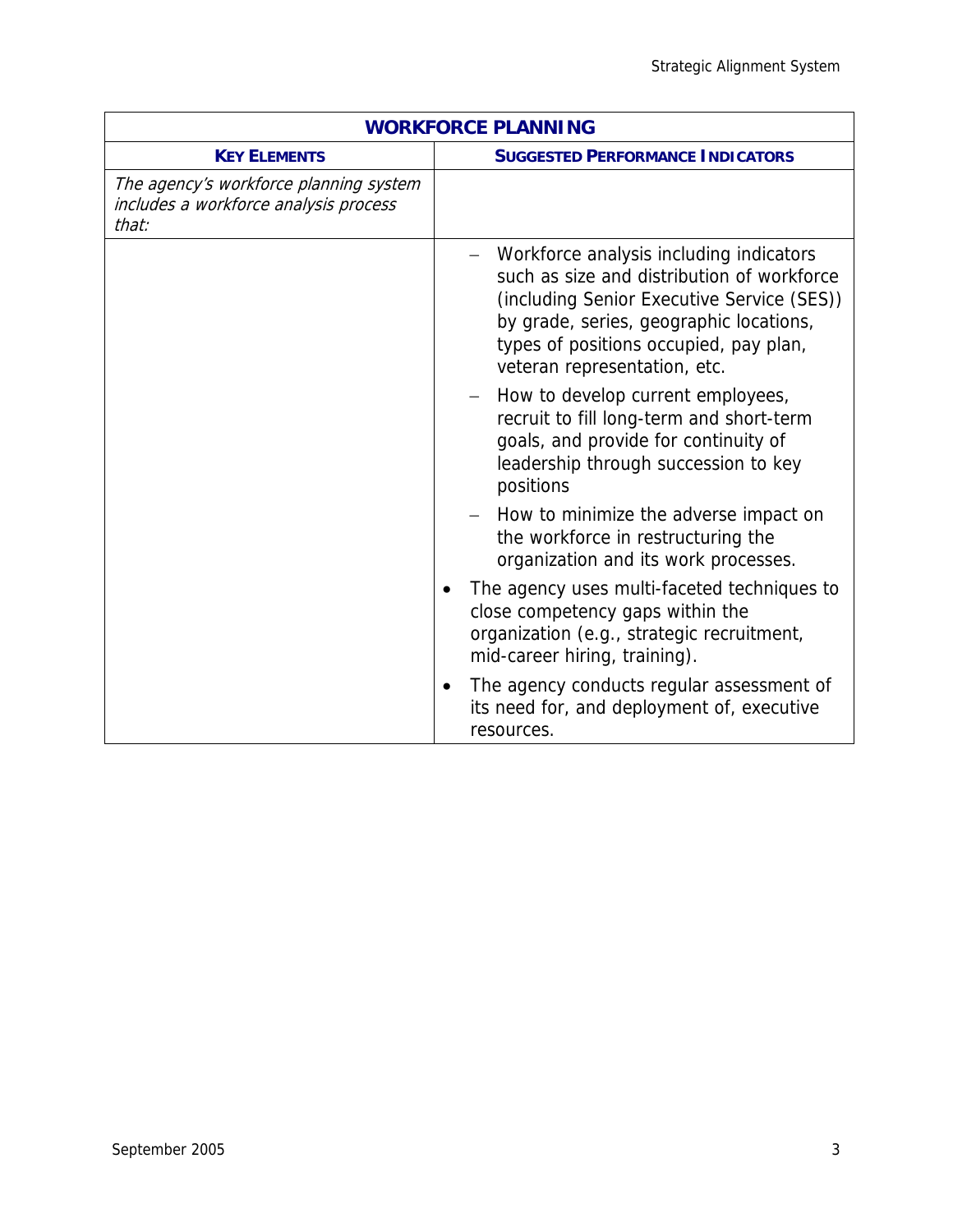|                                                                                                                                                                                                                                                                                                                        | <b>WORKFORCE PLANNING</b>                                                                                                                                                                                                                                                                                                                                                                                                                                                                                                                                                                         |
|------------------------------------------------------------------------------------------------------------------------------------------------------------------------------------------------------------------------------------------------------------------------------------------------------------------------|---------------------------------------------------------------------------------------------------------------------------------------------------------------------------------------------------------------------------------------------------------------------------------------------------------------------------------------------------------------------------------------------------------------------------------------------------------------------------------------------------------------------------------------------------------------------------------------------------|
| <b>KEY ELEMENTS</b>                                                                                                                                                                                                                                                                                                    | <b>SUGGESTED PERFORMANCE INDICATORS</b>                                                                                                                                                                                                                                                                                                                                                                                                                                                                                                                                                           |
| The agency's workforce planning system<br>includes a workforce analysis process<br>that:                                                                                                                                                                                                                               |                                                                                                                                                                                                                                                                                                                                                                                                                                                                                                                                                                                                   |
| Forecasts future business changes<br>in the work of the agency and<br>how the changes will affect the<br>workforce<br>Regularly tracks established<br>$\bullet$<br>performance measures, workforce<br>trends, and technological<br>advances to ensure updated<br>models for meeting citizen and<br>organization needs. | <b>Effectiveness Indicators</b><br>Line managers and key staff, including HR,<br>consider and prepare for possible workforce<br>changes in areas such as mission/goals,<br>technology, program additions or deletions,<br>functions, and outsourcing initiatives.<br>The agency's strategic plan and/or<br>$\bullet$<br>performance plan and its strategic human<br>capital plan reflect forecasts of the human<br>capital implications of future business plans,<br>including expectations and trends<br>concerning:<br>Future workload and staffing needs<br>Workforce demographics in mission- |
|                                                                                                                                                                                                                                                                                                                        | critical occupations<br>Changing competency requirements<br>Industry benchmarking for similar<br>occupations<br>Availability of competencies within<br>applicable labor markets.<br>The forecast is shared widely and used<br>within the agency by those who are<br>responsible and accountable to meet human<br>capital needs.                                                                                                                                                                                                                                                                   |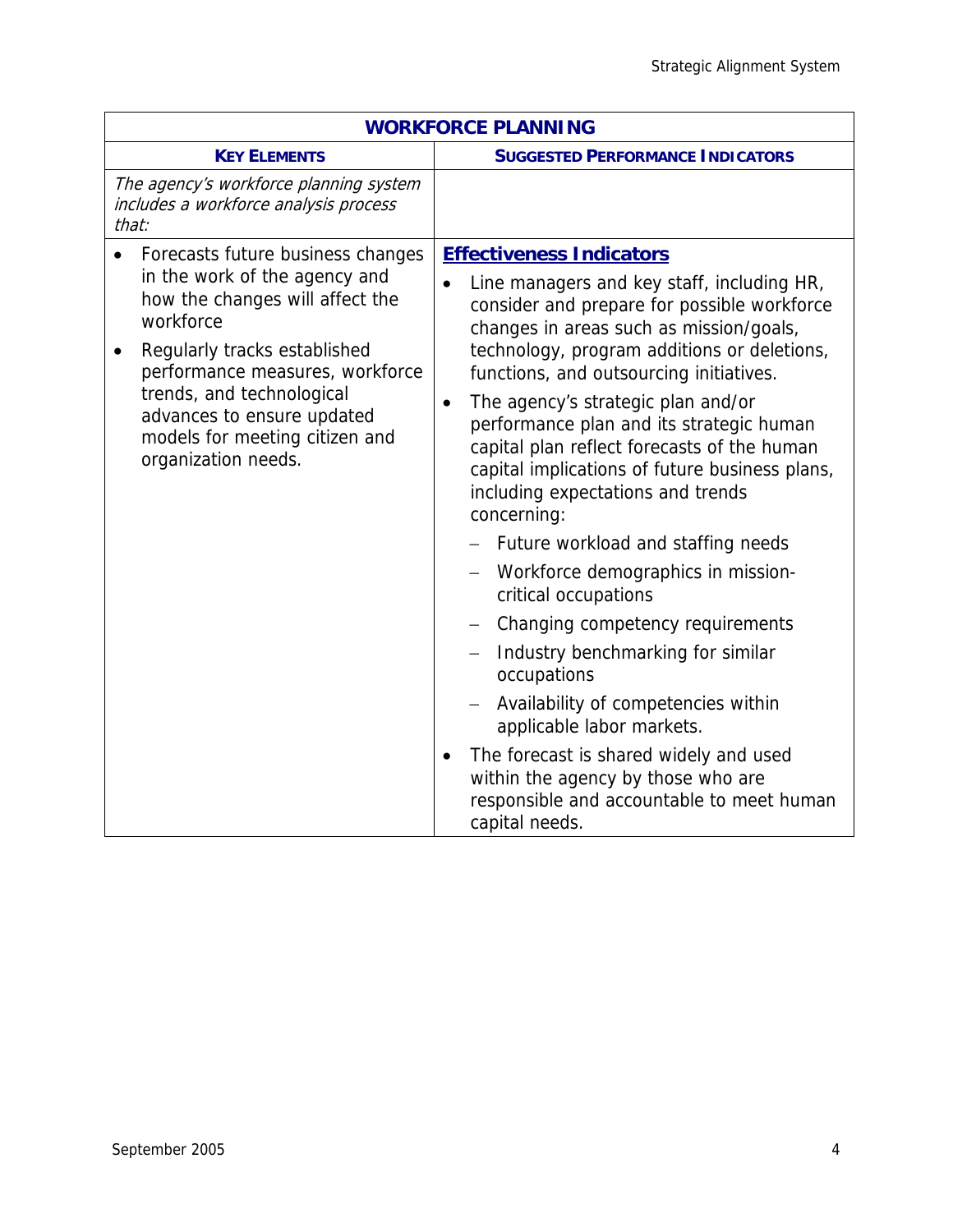| <b>WORKFORCE PLANNING</b>                                                                                                                                                                                                                                                      |                                                                                                                                                                                                                                                                                                                                                 |
|--------------------------------------------------------------------------------------------------------------------------------------------------------------------------------------------------------------------------------------------------------------------------------|-------------------------------------------------------------------------------------------------------------------------------------------------------------------------------------------------------------------------------------------------------------------------------------------------------------------------------------------------|
| <b>KEY ELEMENTS</b>                                                                                                                                                                                                                                                            | <b>SUGGESTED PERFORMANCE INDICATORS</b>                                                                                                                                                                                                                                                                                                         |
| The agency's workforce analysis process<br>is based on sources of information such<br>as:                                                                                                                                                                                      |                                                                                                                                                                                                                                                                                                                                                 |
| Current workforce demographic<br>$\bullet$<br>and competitive sourcing studies<br>Descriptive and documented plans<br>$\bullet$<br>and processes for hiring,<br>recruiting, employment, and<br>retention efforts<br>Past agency assessments and<br>$\bullet$<br>workforce data | <b>Effectiveness Indicators</b><br>Information systems are in operation which<br>$\bullet$<br>provide human capital data to all appropriate<br>management levels to guide planning,<br>analysis, and decision making. Data integrity<br>is maintained through quality control checks.<br>The agency conducts and uses management<br>studies to: |
| Information about anticipated<br>$\bullet$<br>changes related to e-Government<br>and competitive sourcing, goals,<br>and objectives.                                                                                                                                           | Eliminate work and interfaces that add no<br>value<br>Assess the organization's deployment<br>strategies, including identification of<br>situations where competitive sourcing is<br>the most appropriate means to meet their<br>strategic objectives.                                                                                          |
|                                                                                                                                                                                                                                                                                | Staffing data showing trends in<br>appointments, promotions, conversions,<br>separations, and retirements are analyzed<br>regularly, and management decisions<br>regarding workforce deployment are based<br>on documented data.                                                                                                                |
|                                                                                                                                                                                                                                                                                | Turnover indicators (e.g., transfers,<br>$\bullet$<br>retirements, and separations in each of the<br>last several years, overall, and by<br>professional, administrative, technical,<br>clerical, and other occupations) are<br>monitored regularly.                                                                                            |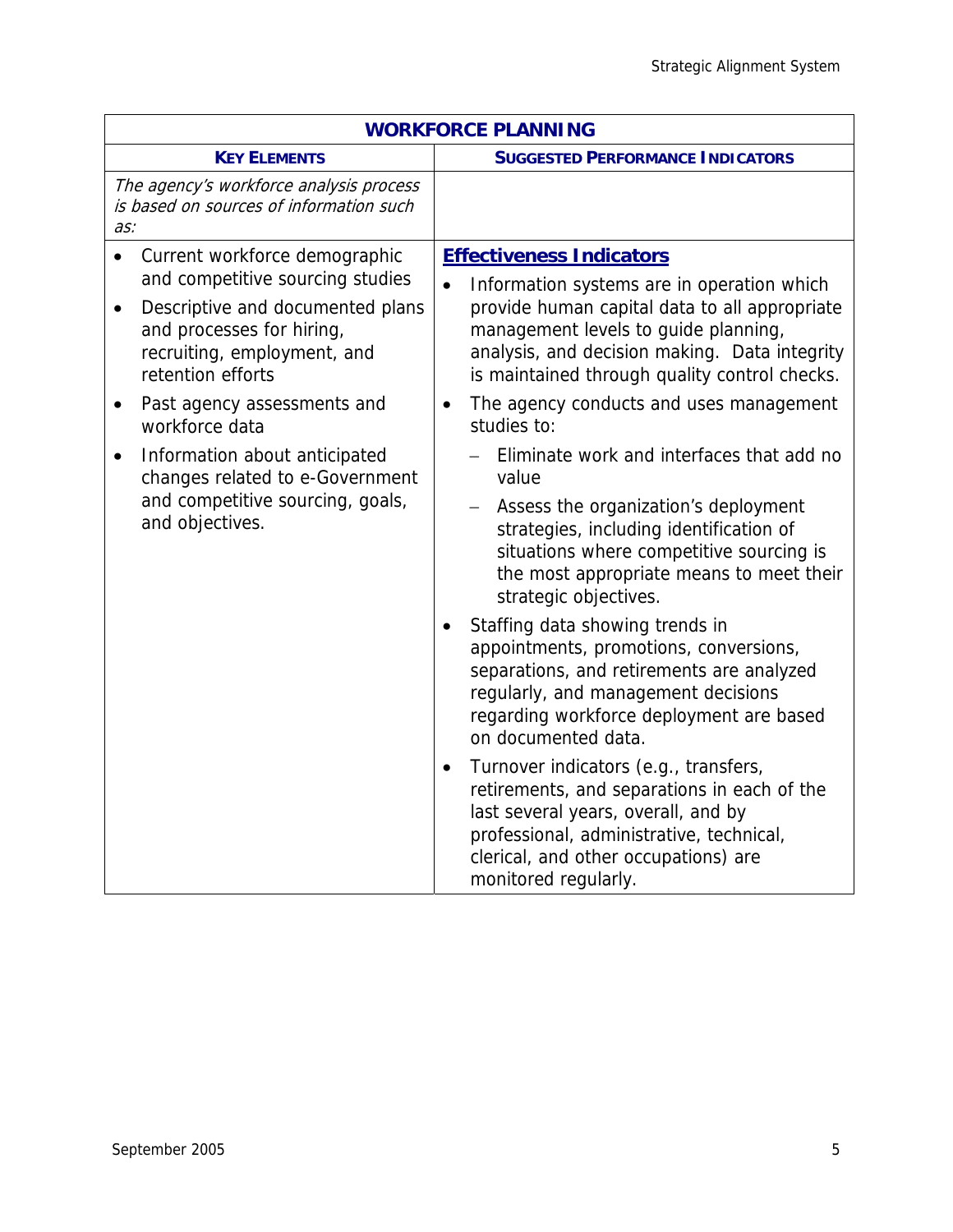| <b>WORKFORCE PLANNING</b>                                                                                                                                                                                                                                                                                                                                                                                                                                                                                                                                                                                                                                                                                                          |                                                                                                                                                                                                                                                                                                                                                                                                                                                                                                                                                                                                                                                                                                                                                                                                                                                                                                                                                                                                                                                                                                                                                                                                                                                                                                        |
|------------------------------------------------------------------------------------------------------------------------------------------------------------------------------------------------------------------------------------------------------------------------------------------------------------------------------------------------------------------------------------------------------------------------------------------------------------------------------------------------------------------------------------------------------------------------------------------------------------------------------------------------------------------------------------------------------------------------------------|--------------------------------------------------------------------------------------------------------------------------------------------------------------------------------------------------------------------------------------------------------------------------------------------------------------------------------------------------------------------------------------------------------------------------------------------------------------------------------------------------------------------------------------------------------------------------------------------------------------------------------------------------------------------------------------------------------------------------------------------------------------------------------------------------------------------------------------------------------------------------------------------------------------------------------------------------------------------------------------------------------------------------------------------------------------------------------------------------------------------------------------------------------------------------------------------------------------------------------------------------------------------------------------------------------|
| <b>KEY ELEMENTS</b>                                                                                                                                                                                                                                                                                                                                                                                                                                                                                                                                                                                                                                                                                                                | <b>SUGGESTED PERFORMANCE INDICATORS</b>                                                                                                                                                                                                                                                                                                                                                                                                                                                                                                                                                                                                                                                                                                                                                                                                                                                                                                                                                                                                                                                                                                                                                                                                                                                                |
| The agency's workforce planning system<br>includes an organizational structuring<br>process that:                                                                                                                                                                                                                                                                                                                                                                                                                                                                                                                                                                                                                                  |                                                                                                                                                                                                                                                                                                                                                                                                                                                                                                                                                                                                                                                                                                                                                                                                                                                                                                                                                                                                                                                                                                                                                                                                                                                                                                        |
| Utilizes functional analysis to<br>determine appropriate<br>organizational and physical<br>structure<br>Clearly organizes the agency<br>$\bullet$<br>staffing plan by workflow,<br>organizational initiative, and<br>functional area<br>Anticipates change in citizen<br>$\bullet$<br>needs by continuously monitoring<br>the evolution of needs, trends,<br>and events affecting workforce<br>planning<br>Avoids excess organizational<br>$\bullet$<br>layers<br>Reduces redundant operations<br>$\bullet$<br>Analyzes internal workforce<br>$\bullet$<br>statistics (e.g., ratio of managers<br>to workforce, distribution of<br>workforce), data, and trends to<br>make the most efficient choices<br>for workforce deployment. | <b>Effectiveness Indicators</b><br>Documentation of analyses of organizational<br>functions shows review, planning, design,<br>and, if applicable, implementation and<br>outcome of efforts to realign the workforce.<br>Functional analyses and data analyses result<br>$\bullet$<br>in specific targets for workforce<br>redeployment, which are reflected in the<br>strategic human capital plan and the<br>workforce plan.<br>The benefits of proposed changes to the<br>$\bullet$<br>structure and/or the workforce mix are<br>quantified and incorporated into the budget<br>submissions.<br>Duplications in support areas such as<br>$\bullet$<br>communications, legislative affairs, budget,<br>and personnel and/or duplications in<br>program areas are reduced and programs<br>are streamlined and consolidated wherever<br>possible.<br>Analysis of data includes statistics such as<br>$\bullet$<br>ratio of administrative jobs (e.g.,<br>administrative officer, budget analyst, budget<br>clerk, management analyst, personnel clerk,<br>personnel professional, support services<br>specialist) to the workforce, distribution of<br>administrative jobs by organizational<br>component and geographic location, and<br>trends in numbers and proportions of<br>administrative jobs. |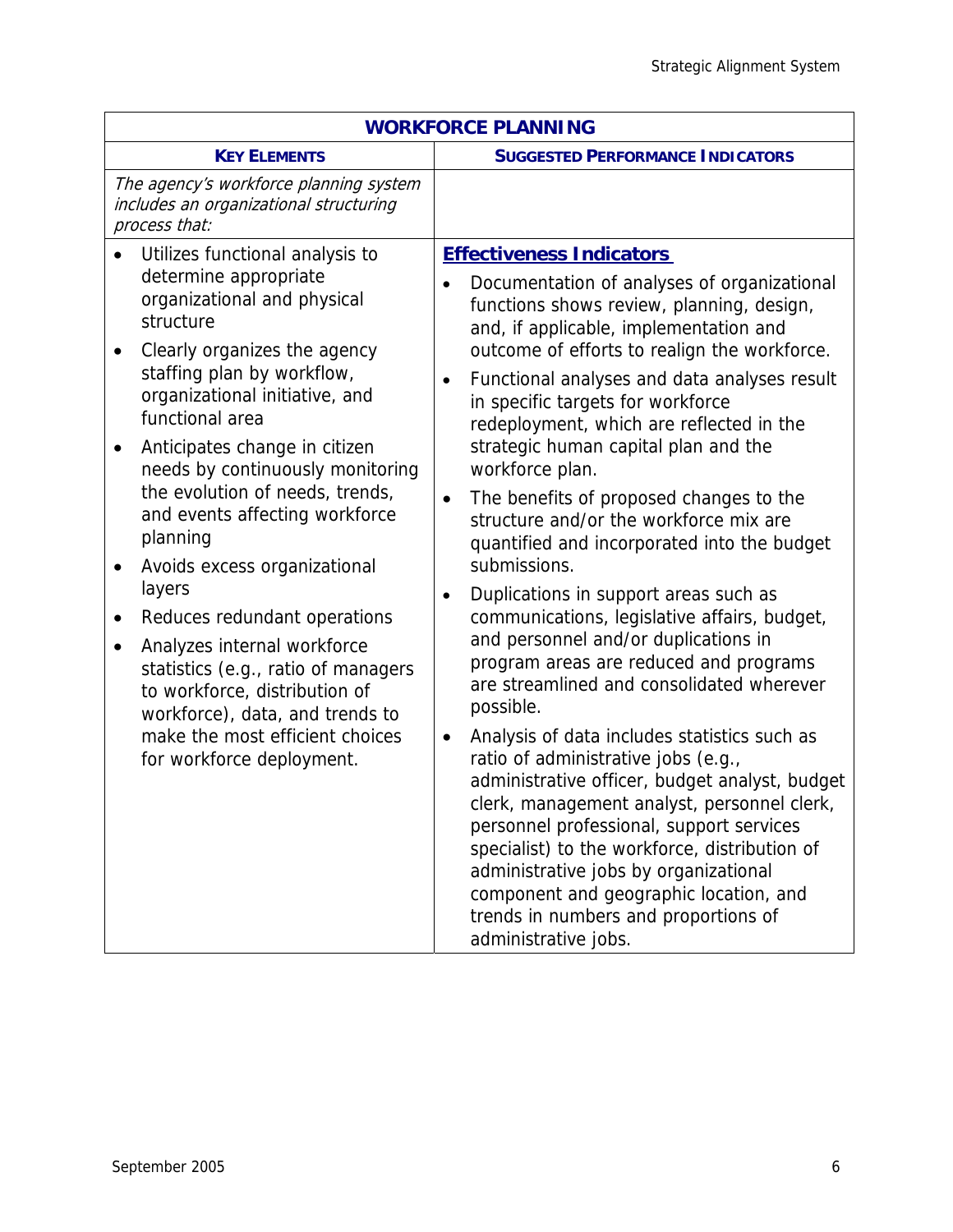| <b>WORKFORCE PLANNING</b>                                                                         |                                                                                                                                                                                                                                                                                                                             |
|---------------------------------------------------------------------------------------------------|-----------------------------------------------------------------------------------------------------------------------------------------------------------------------------------------------------------------------------------------------------------------------------------------------------------------------------|
| <b>KEY ELEMENTS</b>                                                                               | <b>SUGGESTED PERFORMANCE INDICATORS</b>                                                                                                                                                                                                                                                                                     |
| The agency's workforce planning system<br>includes an organizational structuring<br>process that: |                                                                                                                                                                                                                                                                                                                             |
|                                                                                                   | A model organization has been developed<br>that:                                                                                                                                                                                                                                                                            |
|                                                                                                   | Reflects the numbers of employees<br>needed and their appropriate skill and<br>grade or pay band/level mix                                                                                                                                                                                                                  |
|                                                                                                   | Identifies key leadership positions                                                                                                                                                                                                                                                                                         |
|                                                                                                   | Includes specific recruiting and<br>training/development activities.                                                                                                                                                                                                                                                        |
|                                                                                                   | <b>Compliance Indicator</b>                                                                                                                                                                                                                                                                                                 |
|                                                                                                   | The agency appropriately applies pertinent<br>regulations and statutes to group or<br>individual deployment-related actions as<br>specified in the Talent Management system<br>(Voluntary Early Retirement Authority<br>(VERA), Voluntary Separation Incentive<br>Payments (VSIP), Transfer of Function<br>$(TOF)$ , etc.). |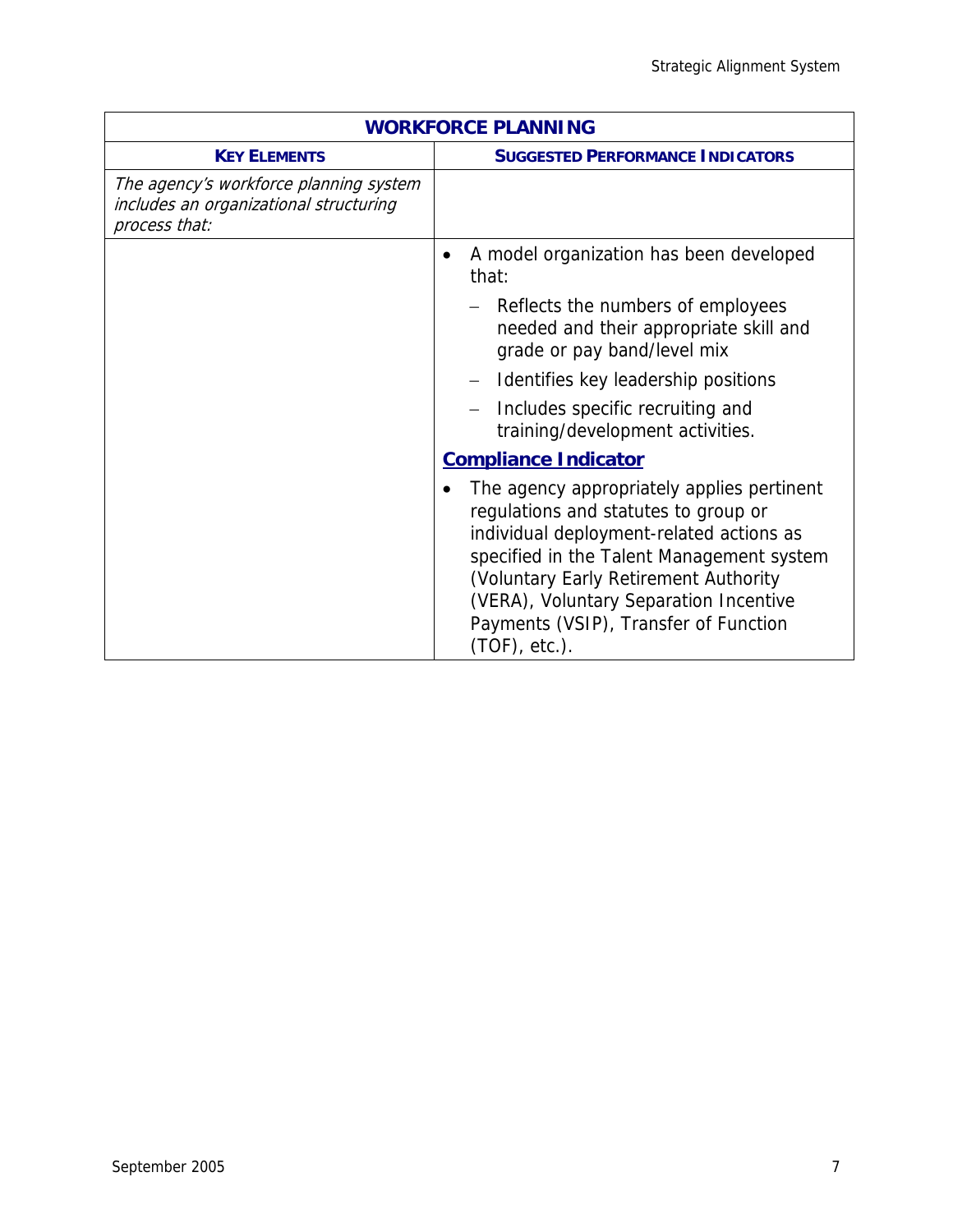| <b>WORKFORCE PLANNING</b>                                                                                                                                                                                                                                                                                                                                                                                                                                                                                                                                                                                                                            |                                                                                                                                                                                                                                                                                                                                                                                                                                                                                                                                                                                                                                                                                        |
|------------------------------------------------------------------------------------------------------------------------------------------------------------------------------------------------------------------------------------------------------------------------------------------------------------------------------------------------------------------------------------------------------------------------------------------------------------------------------------------------------------------------------------------------------------------------------------------------------------------------------------------------------|----------------------------------------------------------------------------------------------------------------------------------------------------------------------------------------------------------------------------------------------------------------------------------------------------------------------------------------------------------------------------------------------------------------------------------------------------------------------------------------------------------------------------------------------------------------------------------------------------------------------------------------------------------------------------------------|
| <b>KEY ELEMENTS</b>                                                                                                                                                                                                                                                                                                                                                                                                                                                                                                                                                                                                                                  | <b>SUGGESTED PERFORMANCE INDICATORS</b>                                                                                                                                                                                                                                                                                                                                                                                                                                                                                                                                                                                                                                                |
| The agency's organizational structuring<br>process demonstrates that it:                                                                                                                                                                                                                                                                                                                                                                                                                                                                                                                                                                             |                                                                                                                                                                                                                                                                                                                                                                                                                                                                                                                                                                                                                                                                                        |
| Includes statistics regarding<br>$\bullet$<br>number of supervisors, their<br>series and grade/pay band,<br>geographic location, and ratio of<br>supervisors to employees<br>Obtains the mix of supervisory<br>$\bullet$<br>and non-supervisory positions to<br>best meet customer needs<br>Documents the need for<br>$\bullet$<br>redirecting supervisory positions<br>and the planned program design<br>and assessment for the<br>implemented changes<br>Addresses impediments to<br>$\bullet$<br>restructuring by analyzing<br>solutions found within the current<br>environment<br>Uses a documented change<br>$\bullet$<br>management strategy. | <b>Effectiveness Indicators</b><br>Analysis of data includes statistics related to<br>the number of supervisors, their geographic<br>and organizational location, their series and<br>grades/pay bands, the ratio of supervisors to<br>employees, percent of supervisors in grades<br>GS-12-15 or equivalent, etc.<br>Supervisory needs are clearly tied to the<br>$\bullet$<br>workflow process and the organizational<br>structure resulting in a staffing plan that<br>indicates the necessary number of<br>supervisors by functional area.<br>The agency has documented the need to<br>٠<br>redirect supervisory positions, designed and<br>implemented a program to support their |
|                                                                                                                                                                                                                                                                                                                                                                                                                                                                                                                                                                                                                                                      | redeployment, and developed an evaluation<br>process to determine if the anticipated<br>outcomes are being achieved.<br>Impediments are identified and solutions to<br>$\bullet$<br>overcome impediments within the current<br>environment (e.g., title 5 and/or other<br>appropriate systems) are identified and<br>documented.                                                                                                                                                                                                                                                                                                                                                       |
|                                                                                                                                                                                                                                                                                                                                                                                                                                                                                                                                                                                                                                                      | Through consultation with the Office of<br>Personnel Management (OPM), the agency<br>makes a sound business case for any<br>waivers, exemptions, or regulatory or<br>legislative relief needed to overcome<br>barriers.                                                                                                                                                                                                                                                                                                                                                                                                                                                                |
|                                                                                                                                                                                                                                                                                                                                                                                                                                                                                                                                                                                                                                                      | The agency has a documented change<br>management strategy, where appropriate, to<br>overcome barriers and facilitate<br>restructuring/culture change efforts.                                                                                                                                                                                                                                                                                                                                                                                                                                                                                                                          |
|                                                                                                                                                                                                                                                                                                                                                                                                                                                                                                                                                                                                                                                      | The agency's restructuring, redeployment,<br>٠<br>and reorganization decisions are<br>substantiated with empirical evidence.                                                                                                                                                                                                                                                                                                                                                                                                                                                                                                                                                           |